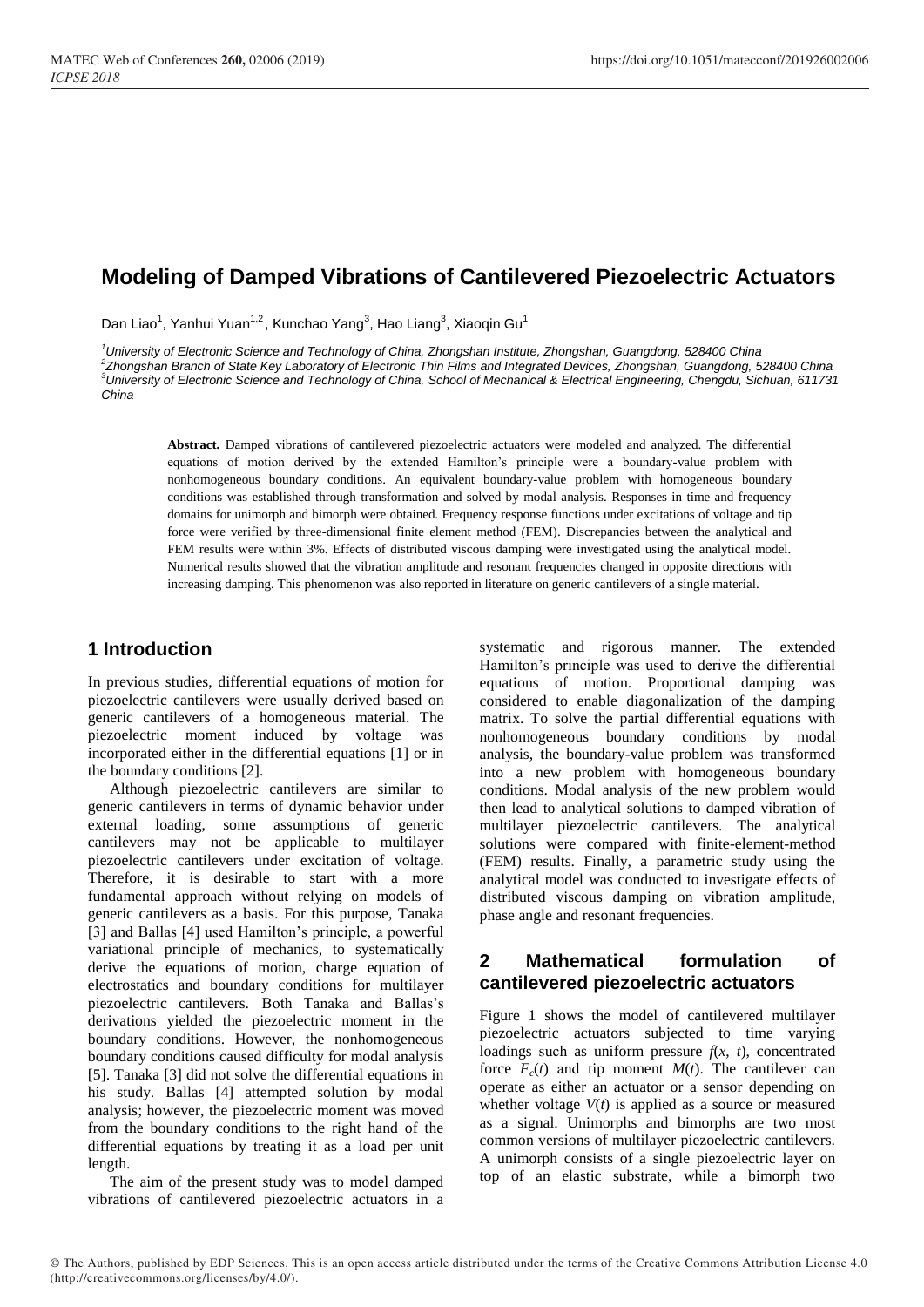piezoelectric layers with or without a sandwiched elastic substrate.



**Figure 1.** Model of cantilevered multilayer piezoelectric actuators.

#### **2.1 Derivation of differential equations of motion**

For a slender cantilever beam, stress components other than the axial stress are negligible. Thus, the standard three-dimensional piezoelectric constitutive equations [6] can be reduced to a one-dimensional form

$$
\begin{bmatrix} S_1 \\ D_3 \end{bmatrix} = \begin{bmatrix} s_{11}^E & d_{31} \\ d_{31} & s_{33}^T \end{bmatrix} \begin{bmatrix} T_1 \\ E_3 \end{bmatrix} \tag{1}
$$

where  $S_1$  is the axial strain in the x-direction,  $D_3$  electric displacement in the z-direction,  $s_{11}^E$  elastic compliance at constant electric field,  $d_{31}$  piezoelectric coupling coefficient,  $\varepsilon_{33}^T$  permittivity at constant strain,  $T_1$  axial stress in the x-direction,  $E_3$  electric field in the zdirection, respectively. Considering the kinetic energy, potential energy, and work done by external and nonconservative forces, the extended Hamilton's principle yields [3-5]

$$
\int_{t_1}^{t_2} dt \left\{ \int_0^t \left[ -m \frac{\partial^2 w}{\partial t^2} - K \frac{\partial^4 w}{\partial x^4} - \left( C_s K \frac{\partial w^5}{\partial x^4 \partial t} + C_a \frac{\partial w}{\partial t} \right) + f(x, t) + F_c(t) \delta(x - x_c) \right] \right\}
$$
\n
$$
\delta w dx + \sum_{n=1}^N b_n \int_{z_n}^{z_{n+1}} \int_0^t \frac{dD_{3,n}}{dz} \delta V dx dz + K \frac{\partial^3 w}{\partial x^3} \delta w \Big|_0^t - \left[ K \frac{\partial^2 w}{\partial x^2} - M_p(t) - M(t) \right]
$$
\n
$$
\delta \frac{\partial w}{\partial x} \Big|_0^t - \sum_{n=1}^N b_n \left[ \int_0^t \left( \sigma_n + D_{3,n} \right) dx \delta V \Big|_{z_n}^{z_{n+1}} \right] \Big|_0^t = 0
$$
\n(2)

where  $t_1$ ,  $t_2$  are initial and final times,  $m$  mass density per length, *K* bending stiffness, *C<sup>s</sup>* internal material damping coefficient,  $C_a$  viscous damping coefficient,  $\delta(x-x_c)$  a Dirac delta function,  $b_n$  width of the *n*-th layer,  $M_p(t)$ piezoelectric moment and  $\sigma_n$  surface charge per unit area for the *n*-th layer, respectively. The bending stiffness *K* is given by

$$
K = \sum_{n=1}^{N} \frac{1}{S_{11,n}} \int_{z_n}^{z_{n+1}} b_n (z - z_0)^2 dz
$$
 (3)

where  $z_0$  is the z-coordinate of the neutral plane. The piezoelectric moment  $M_p(t)$  is written as

$$
M_P(t) = \sum_{n=1}^{N} \frac{b_n V_n d_{31,n}}{2s_{11,n}^E} \left( z_{n+1} + z_n - 2z_0 \right)
$$
 (4)

where  $V_n$  is the voltage applied to the *n*-th layer.

In Eq. (2), the virtual displacement  $\delta w$  is arbitrary. Hence,

$$
m\frac{\partial^2 w}{\partial t^2} + C_s EI \frac{\partial w^5}{\partial x^4 \partial t} + C_a \frac{\partial w}{\partial t} + K \frac{\partial^4 w}{\partial x^4} = f(x, t) + F_c(t) \delta(x - x_c)
$$
 (5)

Similarly, we obtain the boundary conditions for the piezoelectric cantilever as

$$
w(0, t) = 0, \ \frac{\partial w(0, t)}{\partial x} = 0 \tag{6}
$$

and

$$
K\frac{\partial^3 w(l,t)}{\partial x^3} = 0, \ K\frac{\partial^2 w(l,t)}{\partial x^2} = M_p(t) + M(t) \tag{7}
$$

where *l* is the length of the piezoelectric cantilever.

#### **2.2 Transformation of the boundary-value problem**

The solution to boundary-value problems consisting of nonhomogeneous differential equations of motion and homogeneous boundary conditions is usually obtained by modal analysis. For boundary-value problems with nonhomogeneous boundary conditions, the common approach used in modal analysis does not work. However, a boundary-value problem with nonhomogeneous boundary conditions can be transformed into a problem with homogeneous boundary conditions which can be solved by modal analysis [5]. We assume

$$
w(x,t) = v(x,t) + h(x)[M_p(t) + M(t)]
$$
 (8)

where  $v(x, t)$  is the solution to the transformed problem,  $h(x)$  a function to be found to satisfy the homogeneous boundary conditions of the new problem, respectively.

Upon inserting Eq. (8), Eq. (5) becomes,

$$
K\frac{\partial^4 v(x,t)}{\partial x^4} + C_s K \frac{\partial v^5}{\partial x^4 \partial t} + C_a \frac{\partial v(x,t)}{\partial t} + m \frac{\partial^2 v(x,t)}{\partial t^2} = Q(x,t) \tag{9}
$$

where  $Q(x, t)$  is expressed as

$$
Q(x,t) = f(x,t) + F_c(t)\delta(x - x_c) - mh(x)\left[\ddot{M}_p(t) + \ddot{M}(t)\right]
$$

$$
-K\frac{d^4h(x)}{dx^4}\left[M_p(t) + M(t)\right] - C_sK\frac{d^4h(x)}{dx^4}\left[\dot{M}_p(t) + \dot{M}(t)\right] \tag{10}
$$

$$
-C_a h(x)\left[\dot{M}_p(t) + \dot{M}(t)\right]
$$

To render all the boundary conditions of the new problem homogeneous, we must have

$$
v(0,t) = 0, \frac{\partial v(0,t)}{\partial x} = 0, \frac{\partial^3 v(l,t)}{\partial x^3} = 0, K \frac{\partial^2 v(l,t)}{\partial x^2} = 0
$$
 (11)

 $h(x)$  can be any arbitrary function satisfying the above boundary conditions. Assuming *h*(*x*) is a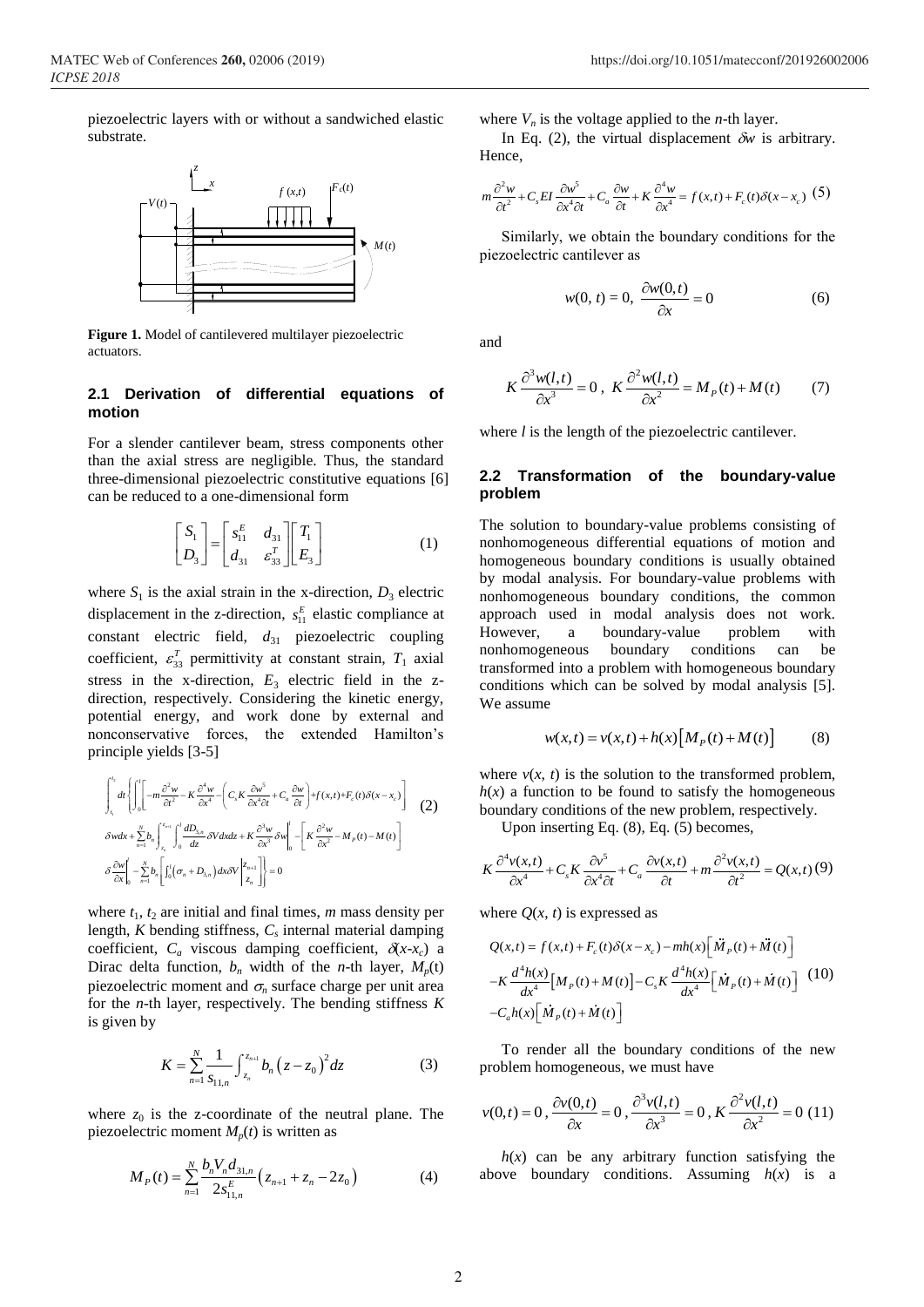polynomial and considering the  $\frac{d^4}{dx^4}$ 4  $d^4h(x)$ *dx* term in Eq. (10),

 $h(x)$  must be of an order equal to or higher than fifth. Hence, we find  $h(x)$ 

$$
h(x) = -\frac{1}{10Kl^3}x^5 + \frac{1}{4Kl^2}x^4\tag{12}
$$

The original boundary-value problem with nonhomogeneous boundary conditions has now been transformed into a new problem with homogeneous boundary conditions which can be solved by modal analysis.

#### **2.3 Frequency response functions**

Following the normal procedure of modal analysis, the modal shapes  $Y_r(x)$ , damping ratios  $\zeta_r$  and modal coordinates can be obtained [5]. The frequency response functions for excitations of voltage  $G_V(i\omega)$ , tip moment  $G_M(i\omega)$  and tip force  $G_F(i\omega)$  are found and given by

$$
G_V(i\omega) = \sum_{n=1}^{N} \frac{b_n d_{31,n}}{2s_{11,n}^E} \left( z_{n+1} + z_n - 2z_0 \right) \left[ h(x) + \frac{V}{2} \left( \frac{V}{2} \right) \left( \frac{V}{2} \right) \left( \frac{V}{2} \right) \left( \frac{V}{2} \right) \left( \frac{V}{2} \right) \left( \frac{V}{2} \right) \left( \frac{V}{2} \right) \left( \frac{V}{2} \right) \left( \frac{V}{2} \right) \left( \frac{V}{2} \right) \left( \frac{V}{2} \right) \left( \frac{V}{2} \right) \left( \frac{V}{2} \right) \left( \frac{V}{2} \right) \left( \frac{V}{2} \right) \left( \frac{V}{2} \right) \left( \frac{V}{2} \right) \left( \frac{V}{2} \right) \left( \frac{V}{2} \right) \left( \frac{V}{2} \right) \left( \frac{V}{2} \right) \left( \frac{V}{2} \right) \left( \frac{V}{2} \right) \left( \frac{V}{2} \right) \left( \frac{V}{2} \right) \left( \frac{V}{2} \right) \left( \frac{V}{2} \right) \left( \frac{V}{2} \right) \left( \frac{V}{2} \right) \left( \frac{V}{2} \right) \left( \frac{V}{2} \right) \left( \frac{V}{2} \right) \left( \frac{V}{2} \right) \left( \frac{V}{2} \right) \left( \frac{V}{2} \right) \left( \frac{V}{2} \right) \left( \frac{V}{2} \right) \left( \frac{V}{2} \right) \left( \frac{V}{2} \right) \left( \frac{V}{2} \right) \left( \frac{V}{2} \right) \left( \frac{V}{2} \right) \left( \frac{V}{2} \right) \left( \frac{V}{2} \right) \left( \frac{V}{2} \right) \left( \frac{V}{2} \right) \left( \frac{V}{2} \right) \left( \frac{V}{2} \right) \left( \frac{V}{2} \right) \left( \frac{V}{2} \right) \left( \frac{V}{2} \right) \left( \frac{V}{2} \right) \left( \frac{V}{2
$$

$$
G_M(i\omega) = h(x) +
$$
\n
$$
\sum_{r=1}^{\infty} \frac{Y_r(x) \int_0^l Y_r(x) \left( mh(x)\omega^2 - C_s K \frac{d^4 h(x)}{dx^4} i\omega - C_a h(x) i\omega - K \frac{d^4 h(x)}{dx^4} \right) dx}{\omega_r^2 - \omega^2 + 2i\zeta_r \omega \omega_r}
$$
\n
$$
G_F(i\omega) = \sum_{r=1}^{\infty} \frac{Y_r(x) Y_r(l)}{\omega_r^2 - \omega^2 + 2i\zeta_r \omega \omega_r}
$$
\n(15)

Comparison of Eq. (13) and Eq. (14) shows that the effect of the piezoelectric moment is equivalent to that of the external tip moment.

#### **3 Verification of the mathematical model**

The analytical solutions were verified by a commercial FEM program (Ansys Multiphysics 17.0). The dimensions of the two cantilevers are listed in Table 1. *l*,  $b, t_p, t_e$  and  $t_s$  are the length, width of the cantilever, thicknesses of the piezoelectric layers, electrodes and elastic substrate, respectively.

**Table 1.** Dimensions of cantilevered piezoelectric actuators.

| <b>Dimensions</b> | $l$ (um) | $\mid b \text{ } (\mu \text{m}) \mid t_p \text{ } (\mu \text{m}) \mid$ |    | $t_e$ (µm) | $t_{\rm s}$ (µm) |
|-------------------|----------|------------------------------------------------------------------------|----|------------|------------------|
| Unimorph          | 2000     | <b>200</b>                                                             |    | 0.1        | 20               |
| Bimorph           | 2000     | 200                                                                    | 10 | 0.1        |                  |

The materials used for the electrodes, elastic substrate and piezoelectric layers were gold, silicon and zinc oxide (ZnO), respectively. Element type SOLID226 was used for the piezoelectric layers, SOLID186 for

elastic substrate, and SHELL281 for electrodes. The length for both cantilevers was divided into 200 segments in the analytical and FEM models. Frequency responses to voltage and tip force were obtained by the analytical model and compared to the FEM results.

No damping was considered in the numerical results due to incompatible damping formulations in the present work and Ansys. In the mathematical model described by Eq. (9), material damping and viscous damping were represented by two constants,  $C_s$  and  $C_a$  respectively, whereas for harmonic analysis in Ansys, damping is expressed as a structural damping matrix which is assembled by stiffness and mass matrices and associated multipliers [7]. Equivalency between these two methods is yet to be established. In the plot of frequency response function, the magnitude in the lower frequency (quasistatic) range and the resonant frequency are largely independent of damping. Therefore, the accuracy of the analytical model could be evaluated by the undamped frequency response based on these two quantities.

#### **3.1 Frequency response function to voltage excitation**

Frequency response function of tip deflection of the unimorph excited by voltage is shown in Fig. 2. The first resonant frequencies were 6.58 kHz and 6.64 kHz for the analytical model and FEM model, respectively. The percent error was 0.9%. For quasi-static responses, tip deflections at 200 Hz as seen in the inset were calculated. The magnitudes were 80.91 nm and 80.67 nm for the analytical model and FEM model, respectively. The percent error was 0.3%. For the unimorph under voltage excitation, the undamped frequency response obtained by the analytical model was very close to the FEM results.



**Figure 2.** Frequency response function of unimorph to voltage excitation.

Frequency response function of tip deflection of the bimorph excited by voltage is shown in Fig. 3. The percent errors for the resonant frequency and tip deflection at 200 Hz were 1.2% and 0.7%, respectively. The errors were slightly bigger than those of the unimorph. However, the accuracy of the analytical model remained very high.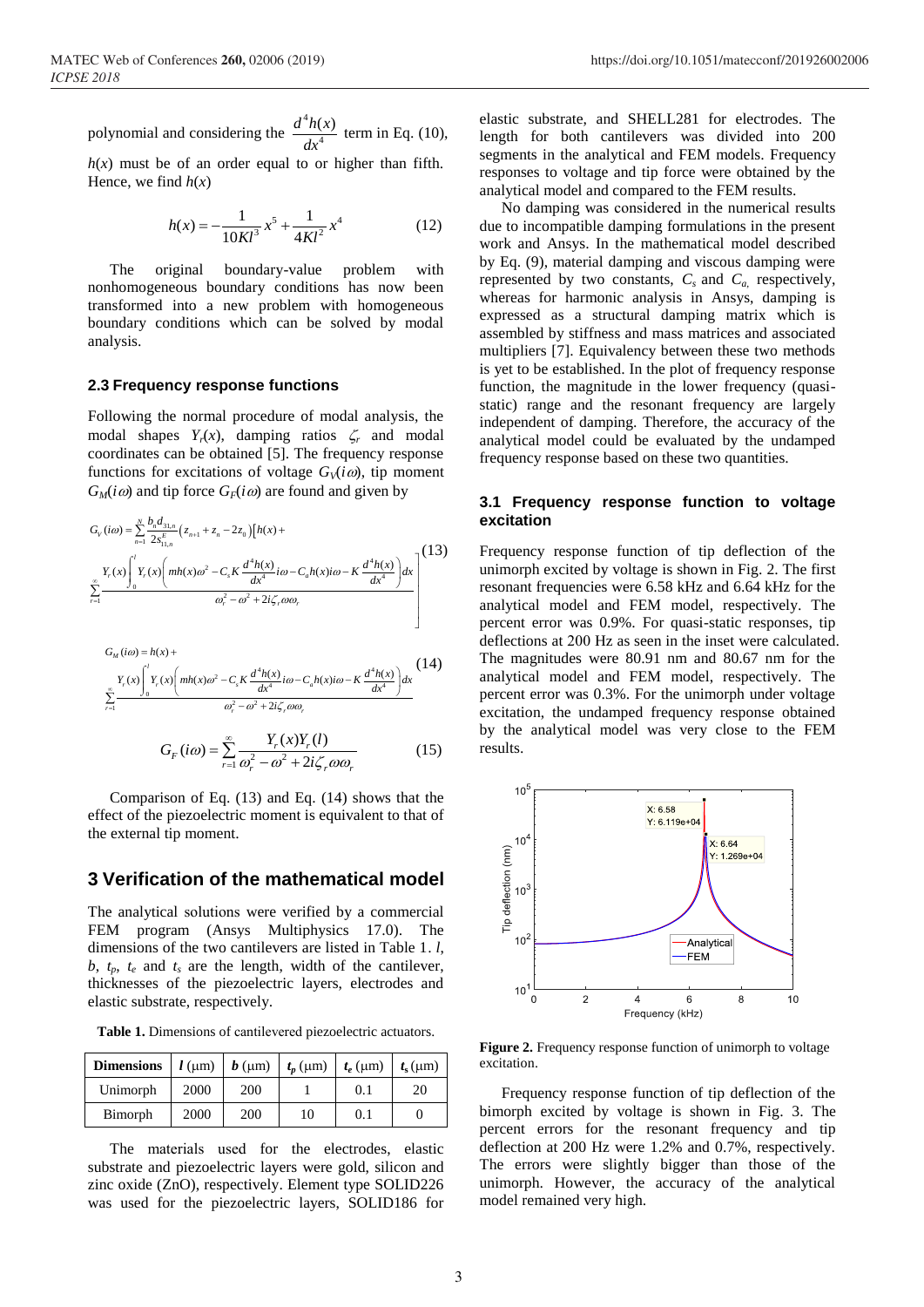

**Figure 3.** Frequency response function of bimorph to voltage excitation.

#### **3.2 Frequency response function to excitation of tip force**

The validity of the mathematical model was also verified for frequency response function to tip force. Frequency response functions of the unimorph and bimorph are plotted in Fig. 4 and Fig. 5, respectively. As seen in Fig. 4, the resonant frequencies of the unimorph were exactly the same as those under voltage excitation (Fig. 2). For the bimorph, the mathematical model also produced the same results of 3.18 kHz (Fig. 3 & Fig. 5), while the FEM model had a small deviation, from 3.22 Hz to 3.24 Hz, which could be eliminated by increasing the number of nodes.



**Figure 4.** Frequency response function of unimorph to excitation of tip force.



**Figure 5.** Frequency response function of bimorph to excitation of tip force.

The magnitudes at quasi-static state (200 Hz) of the unimorph were 107.3 nm and 106.1 nm for the mathematical model and FEM model, respectively. The corresponding percent error was 1.1%. For the bimorph, the magnitudes were 214.1 nm and 208.3 nm for the mathematical model and FEM model, respectively. The percent error increased slightly to 2.8%.

All results are listed in Table 2. The maximum percent error was 2.8% for the magnitude of the bimorph under excitation of tip force. The mathematical model was verified to be highly accurate.

**Table 2.** Summary of verification results.

|          |               | Voltage<br>excitation   |                              | Tip force<br>excitation |                              |
|----------|---------------|-------------------------|------------------------------|-------------------------|------------------------------|
|          |               | f <sub>1</sub><br>(kHz) | $\delta_{\rm 200Hz}$<br>(nm) | f1<br>(kHz)             | $\delta_{\rm 200Hz}$<br>(nm) |
| Unimorph | Analytical    | 6.58                    | 80.91                        | 6.58                    | 107.3                        |
|          | <b>FEM</b>    | 6.64                    | 80.67                        | 6.64                    | 106.1                        |
|          | Error $(\% )$ | 0.9                     | $-0.3$                       | 0.9                     | 1.1                          |
| Bimorph  | Analytical    | 3.18                    | 158.5                        | 3.18                    | 214.1                        |
|          | <b>FEM</b>    | 3.22                    | 159.6                        | 3.24                    | 208.3                        |
|          | Error $(\% )$ | 1.2                     | 0.7                          | 1.9                     | 2.8                          |

### **4 Effects of viscous damping**



**Figure 6.** Steady-state time response of unimorph to sinusoidal voltage excitation of 1 V at 1000 Hz.



**Figure 7.** Effect of damping on frequency response function of unimorph to voltage excitation.

The effects of viscous damping on performance of the unimorph was studied with the analytical model. To consider only distributed viscous damping  $(C_a)$ ,  $C_s$  in Eq. (5) was set to zero. Figure 6 shows the steady-state time response of the unimorph with different levels of damping. The amplitude of tip deflection decreased with